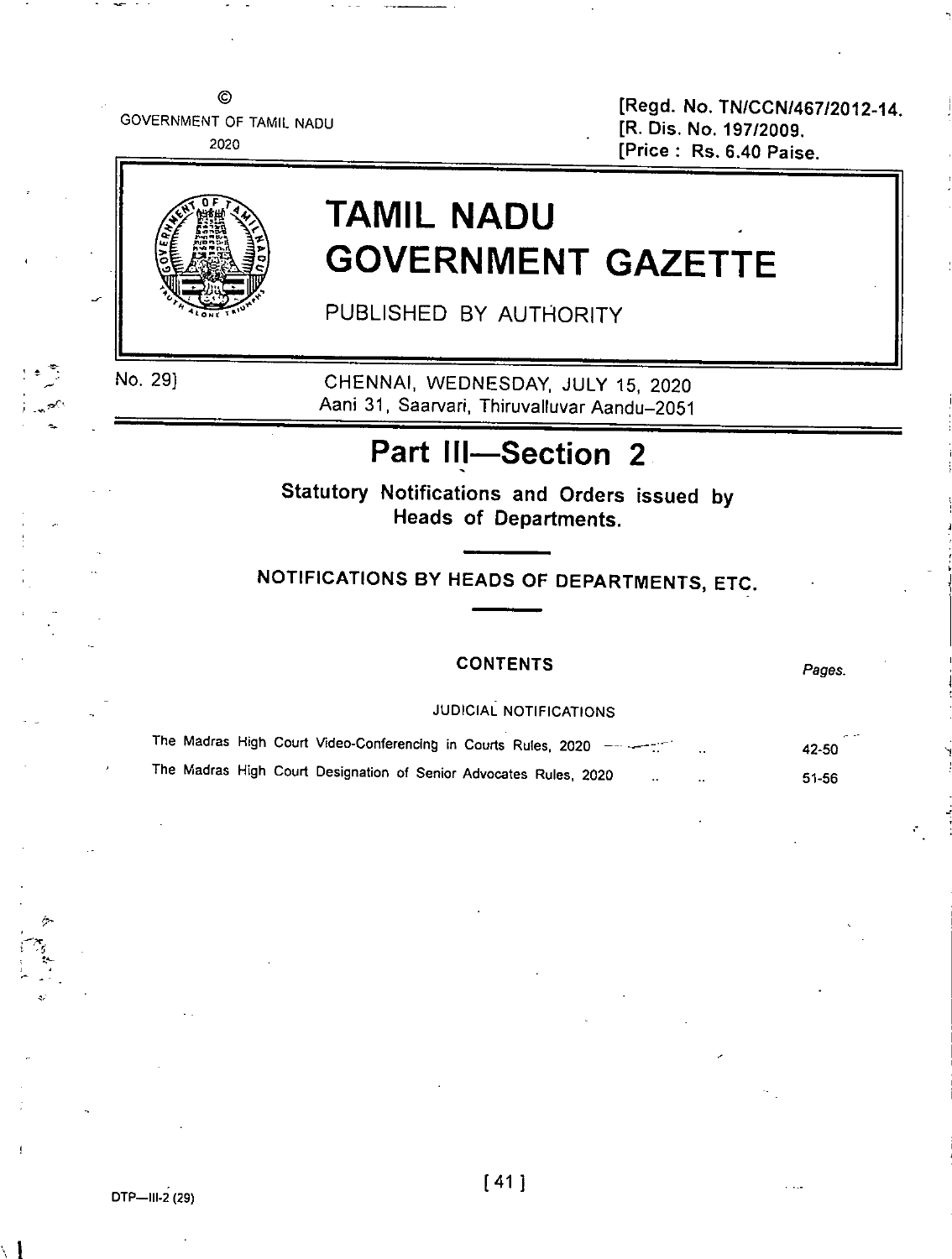~ "  $\frac{1}{2}$ .

> .•..  $\ddot{\cdot}$

> > -.

## NOTIFICATIONS BY HEADS OF DEPARTMENTS, ETC.

#### JUDICIAL NOTIFICATIONS

## The Madras High Court Video-Conferencing in Courts Rules. 2020.

*(R.O.C. No. 29030Al202O/Comp9)*

#### NO.SRO C-712020.

'M1ereas it is necessary and expedient to enable and regulate the conduct of proceedings by courts and tribunals through video conferencing; and

In exercise of powers under Articles 225 and 227(2)(b) of the Constitution of India, Section 122 of the Code of Civil Procedure, 1908, Section 477(1)(d) of the Code of Criminal Procedure, 1973, Clauses 37 and 38 of the Letters Patent and all other powers enabling and with the approval of the Governments of Tamil Nadu and Puducherry, the High Court of Judicature at Madras makes the following Rules:

- 1. Preliminary: Title, Application and Commencement
	- (1) These Rules shall be called the "Madras High Court Video Conferencing in Courts Rules, 2020 ".
	- (2) These Rules shall apply to ail courts and tribunals (except tribunals established by Acts of Parliament) situated in the territory of Tamil Nadu and the Union Territory of Puducherry and functioning under the supervisory jurisdiction of the High Court of Judicature at Madras.
	- (3) These Rules shail come into effect on such date as the High Court of Judicature at Madras may appoint by. notifications in the Tamil Nadu and Puducherry Government Gazettes.

#### 2. Definitions

/

In these Rules, unless the context otherwise requires:

- (1) "Advocate" means an advocate as defined under the Advocates Act, 1961 and shall include officers of the department of prosecution.
- (2) "Applicable Law" means any Act and Rules there-under (whether substantive or procedural) that apply to a Court as defined herein or to proceedings therein.
- (3) "Authorized Representative" means any person including a Presenting Officer who is authorized underApplicable Law to represent a party to litigation before courts and/or tribunals.
- (4) "Chief Justice' means the Chief Justice of the High Court of Judicature at Madras.
- (5) "Commissioner" means a person appointed as commissioner under the provisions of Code of Civil Procedure, 1908'. or the Code of Criminal Procedure, 1973', or under any Applicable Law.
- (6) "Coordinator" means a person nominated as coordinator to assist and facilitate video conferencing by the Court for the Court Site or Remote Site.
- (7) "Court" for the purposes of these Rules, whether functioning physically or by video conference, shall mean the Principal Bench of the Madras Hi9h Court, the Madurai Bench of the Madras High Court, all subordinate courts in Tamil Nadu and the Union Territory of Puducherry and all tribunals within the territorial jurisdiction of the High Court of Judicature at Madras, except tribunals established under Acts of Parliament. .
- (8) "Court Site" means the Courtroom or any other place(s) where the Judge(s)/Presiding Officer(s) is/are physically present, or the place where a Commissioner or an Inquiring Officer holds proceedings pursuant to the directions of the Court.
- (9) "Court User" means a person entitled or permitted to participate in Court proceedings through video conferencing at a Court Site.
- (10) "Designated Video Conferencing Technology" means any sofiware and/or hardware approved by the High Court **from .time to time to conduct video conferencing.**
- (11) "Judicial Proceedings" mean proceedings before a Court.
- (12) "Justifiable Circumstances" mean circumstances under which it is not practicable, in line opinion of the Court concerned, to conduct court proceedings as per standard practice and includes, illustratively, pandemics, natural , calamities, local unrest, law and order issues, matters relating to health or safety or any other circumstance whatsoever on account of which Court Users or Remote Users cannot be physically present in Court.

42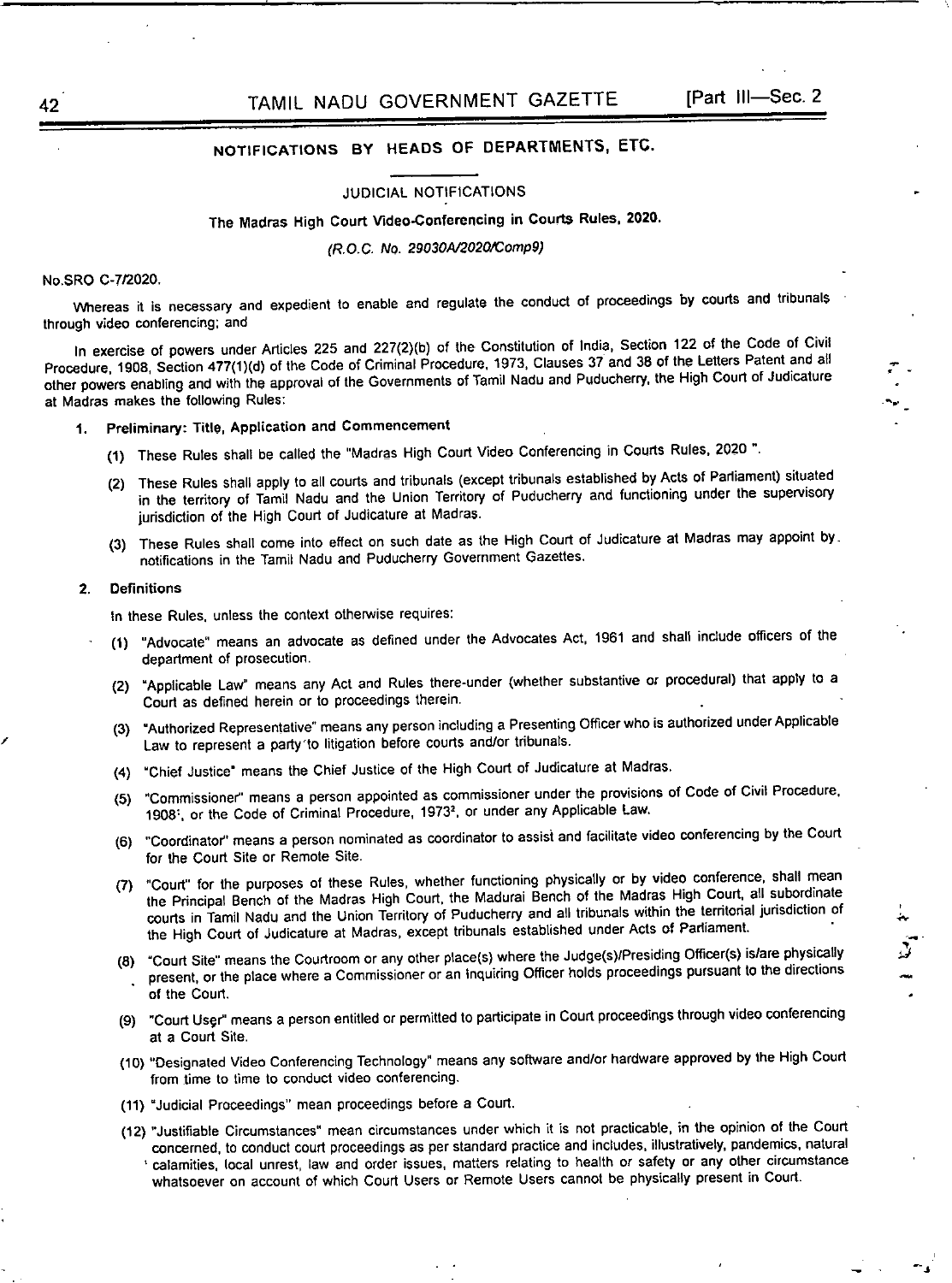## July 15, 2020] TAMIL NADU GOVERNMENT GAZETTE 43

- (13) "Live Link" means an audio-visual link provided to Participants through any technological method to enable live and near simultaneous audio-visual communication between the Court Site and Remote Stte.
- (14) "Participant". means:
	- (a) A party to the proceeding;
	- (b) witness or person to be examined ;
	- (c) an Advocate, including Senior Advocate;
	- *(d)* an Authorized Representative as defined herein; and
	- (e) any other person who is required or permitted to be present by the Court during video conferencing.
- (15) "Practice Directions-VC" shall mean directions issued from time to lime by the Chief Justice for the effective and efficient conduct of proceedings by Courts through Video-conference.
- (16) "Remote Site" means place(s), other than the Court Site, from where a Remote User participates in Judicial Proceedings by Videoconferencing.
- (17) "Remote User" means a person permitted to and participating in Judicial Proceedings through video conferencing from a Remote Site.
- (18) "Rules" shall mean the Madras High Court Video Conferencing in Courts Rules and any reference to a Rule, sub-rule or Schedule shall be a reference to a Rule, sub-rule or Schedule of these rules.
- (19) "Tribunal" means and includes all tribunals under the supervisory jurisdiction of the High Court of Judicature at Madras except those established by Acts of Parliament.
- (20) "Video-conferencing" means live and near simultaneous audio-visual communication by and between the Court and Remote Users by the use of Designated *Video* Conferencing Technology.
- 3. General Principles Governing Video-Conferencing
	- These Rules are supplementary to the Applicable Law,which shall apply *Mutalis Mutandis* to Judiciai Proceedings by Video-Conference. In the event of conflict between these Rules and Applicable Law, including procedural laws and rules, Applicable Law shall prevail to the extent of repugnancy.
	- In Justifiable Circumstances, except to the extent excluded or prohibited by these Rules, Video-Conferencing  $(2)$ may be used at all or any stage of Judicial Proceedings and the transcript or order sheet shall specify that the proceeding was by video-conference. .
	- The following Judicial Proceedings shall not be conducted by Video'Conferencing:.
		- The recording of judicial confessions of the accused;
		- (b) The recording of settlements and pronouncement of Awards in Lok Adalats or Jail Adalats
	- Only Designated Video-Conferencing Technology shall be used for Video-Conferencing both at the Court and  $(4)$ Remote Site.
	- All proceedings conducted by a Court by way of Video-Conferencing shall be Judicial Proceedings and all the courtesies and protocols applicable to proceedings in physical Courts shall apply Mutatis Mutandis.
	- $(6)$ Practice Directions-VC shall be substantially complied with regard to Judicial Proceedings conducted by way of video conferencing.
	- These Rules as applicable to a Court shall *Mutatis Mutandis* apply to a Commissioner appointed by the Court to record evidence and to an inquiry officer conducting an inquiry.
	- $(8)$ There shall be no unauthorised recording of Judicial Proceedings by any person.
	- All Participants shall provide identity proof as recognised by the Government of India/State GovernmenVUnion  $(9)$ Territory to the Coordinator at the Court Site *via* personal email. In Case identity proof is not readily available the person concerned shall furnish the following personal details; name, parents'slspouse's name and permanent address, as also, temporary address, if any. . - ,..
- 4. Application for conduct of Court proceedings through Video Conferencing: ,
	- (1) The Court may, *Suo Moto.* or on the application of a party or witness decide to conduct the Judicial Proceedina by Video-conference:
	- (2) An application for Video-conferencing shall be supported by an affidavit evidencing the Justifiable Circumstances, and all relevant particulars of the proposed Remote Site.

 $\mathbf{G}$ 

\

 $\mathbf i$ 

~ -

~

"-

"

,

"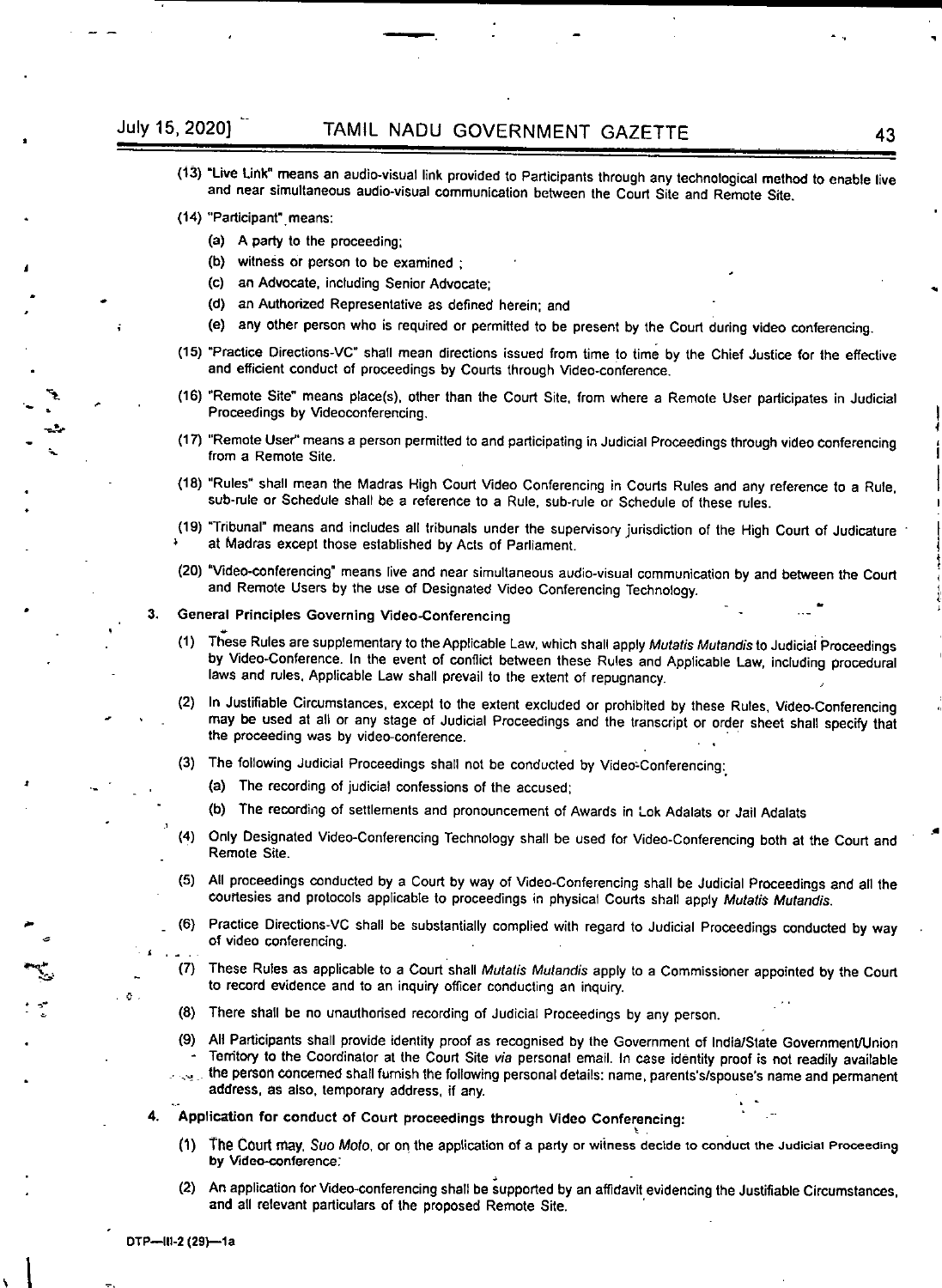\

"-

•

~

7:

,

I ~I

- (3) Except in case of urgent applications for ex parte ad interim orders, the Court shall decide such application after serving notice to and hearing all parties concerned in accordance with these Rules.
- (4) An order permitting the conduct of Judicial Proceedings through Video-Conferencing may:
	- (a) fix the date, time and scheduie of the Video-Conference;
	- (b) appoint a co-ordinator at the Court Site and, where appropriate, at the Remote Site;
	- (c) enable public participation, through media representation or otherwise, at such hearings;
	- (d) provide for in-camera hearing at the Court and Remote Site;
	- (e) direct the payment of costs of Video-Conferencing and fix the time for payment thereof;
	- where the hearing is for purposes of examining a witness or accused, specify the manner of transmission and authentication of the deposition and documents to and from the Court Site and Remote Site and for the exhibition thereof;
	- (g) issue further directions as may be considered necessary, incidental or ancillary to the conduct of hearings by Video-Conference.

#### **S. Service of Summons**

- (1) Summons issued to a witness, who is to be examined through Video-Conferencing, shall mention the date and time of the video-conference and the venue of the relevant Remote Site and shall direct the witness to attend in person along with proof of identity or an affidavit to that effect. It shall also provide contact details of the Court Site Coordinator so as to enable the witness to obtain the Live Link.
- (2) The existing rules regarding service of summons and the consequences for non-attendance, as provided in applicable procedural laws and rules, shall apply with respect to service of summons for proceedings conducted, by Video-Conferencing.
- 6. Conduct of certain criminal proceedings by Video-Conferencing
	- (1) The Court may, at its discretion, authorize police custody or extension of remand of an accused by Video -Conferencing.
	- (2) The Court may, in exceptional circumstances, for reasons to be recorded in writing, examine a witness or an accused under Section 164 of the Cr.P.C (except judicial confessions) through Video-Conferencing, while observing all due precautions to ensure that the witness or the accused, as the case may be, is not under any form of coercion, threat or undue influence. The Court shall ensure compliance with Section 26 of the Evidence Act, 1872.
- 7. Examination of Witnesses/Persons
	- (1) Any person being examined, including a witness, shall, before being examined from a Remote Site through Video-Conferencing', produce and file a proof of identity by submitting an identity document issued or duly recognized by the Government of India, State Government, Union Territory, or in the absence of such a .' document, an affidavit attested by any of the authorities referred to in Section 139 of the Code of Civil Procedure or Section 297 of the Code of Criminal Procedure , as the case may be. The affidavit must *Inter Alia* state that the person, who is shown to be the person to be examined as a witness, is the same person who is to  $\omega$  depose at the virtual hearing. A copy of the proof of identity or affidavit, as the case may be, will be made available to the opposite party.
	- (2) The person being examined will ordinarily be examined during Court hours or at such time as the Court high<br>Learning of the Court Site. deem fit. The oath will be administered to the person being examined by the Coordinator at the Court Site.
	- (3) The Court shall obtain the signature of the person being examined once such examination is concluded and the signed deposition shall form part of the record of the Court. The following procedure shall be followed for the above purpose:
	- (4) If digital signatures are available at both the Court and Remote Site, upon conclusion of such examination, the soft copy of the deposition'shall be transmitted electronically forthwith in a non-editable scanned format by the Coordinator at the Court Site to the Remote Site. Upon receipt, it shall be digitally signed by the witness and duly certified by the Coordinator at the Remote Site and re-transmitted forthwith in a non-editable scanned format to the official email of the Court Site. Upon receipt of the same, the soft copy of such deposition shall be digitally signed by the judge/presiding officer at the Court Site and form part of the Court records. The hard copy of the deposition, signed by the witness and duly certified by the Coordinator at the Remote Site, should be dispatched after each hearing is concluded, preferably within three days thereof, by the Coordinator at the Remote Site to the Court Site by recognised courier/registered post. Upon receipt, it shall be signed by the judge/presiding officer, who shall compare the hard copy with the soft copy and, if identical, make the following

•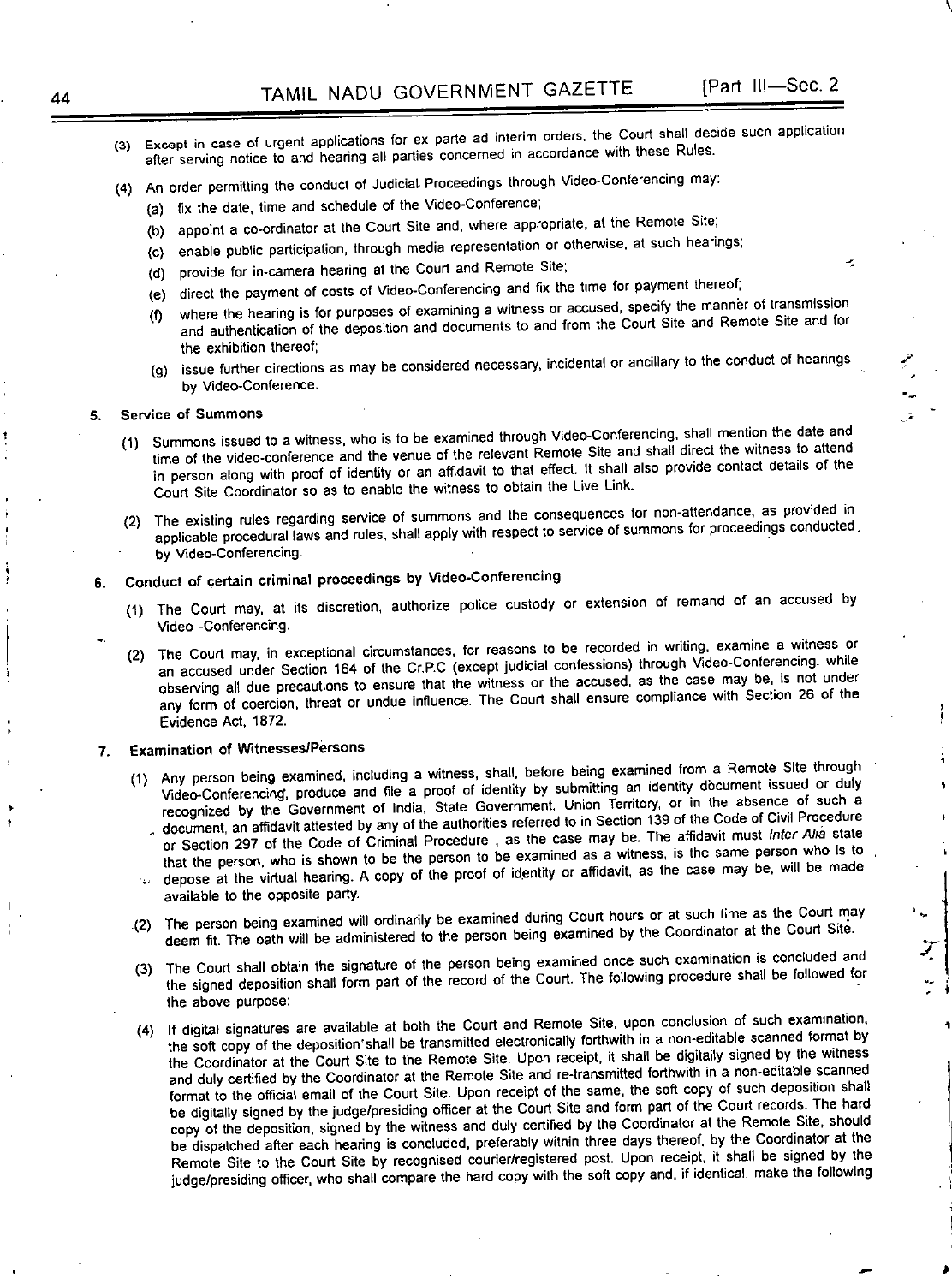endorsement: "verified and compared with the scanned copy and found to be identical".

(5) If digital signatures are not available, the deposition shall be transmitted electronically forthwith in a noneditable scanned format by the Coordinator at the Court Site to the Remote Site. Upon receipt, the print-out of the deposition shall be signed by the witness, duly certified by the Coordinator at the Remote Site and retransmitted forthwith electronically in a non-editable format by the Coordinator at the Remote Site to the official email account of the Court, where a printout of the same should be taken, signed by the judge at the Court Site, and be made a part of the Court record. The hard copy should also be dispatched preferably within three days thereof by the Coordinator at the Remote Site to the Court by recognised courier/registered post. Upon receipt, it shall be signed by the judge/presiding officer, who shall compare the hard copy with the scanned copy and, if identical, make the following endorsement: 'verified and compared with the scanned copy and found to be identical".

Ŷ,

- (6) An audio-visual recording of the examination shall be made at the Court Site and preserved. If feasible, an encrypted master copy with hash value shall be retained as a part of the record.
- (7) The Court may, at the request of a person to be examined, or on its own motion, taking into account the best interests of the person to be examined, direct appropriate measures to protect the privacy of the person examined bearing in mind aspects such as age, gender, physical condition and recognized customs and practices.
- (8) The Coordinator at the Remote Site shall ensure that no unauthorized person is present at the Remote Site **and that the witness is not assisted or tutored during the examination.**
- (9) The examination shall, as far as practicable, proceed without interruption or the grant of unnecessary adjoumments. However, the Court or the Commissioner, as the case may.be, will be at liberty to determine whether an adjournment should be granted, and if so, on what terms.
- (10) The Court may also impose such other conditions as are necessary in a given set of facts for effective conduct of the examination.

#### 8. Reference to and exhibition of Documents

- (1) If in the course of examination of a witness at a Remote Site by Video-Conferencing, it is necessary for a witness to refer to or for the Advocate or Authorized Representative to confront a witness with a document, the Court may permit the document to be disclosed in the following' manner:
	- (a) If the document is at the Court Site, by transmilling a copy or image of the document to the Remote Site electronically, including through a document visualizer; or
	- (b) If the document is at the Remote Site, by transmitting a copy/image of the same to the Court electronically. including through a document visualizer, and contemporaneously pulling it to the witness.
- (2). The hard copies of all documents, which the Court decides to exhibit, whether subject to objections or otherwise, shall be appropriately endorsed as follows:
	- (a) If the document is at the Remote Site, by the Coordinator at the Remote Site with the document number assigned by the Court, and dispatched thereafter to the Court *via* authorized courier/registered post, preferably within three days of the conclusion of the hearing.
	- (b) If the document is at the Court Site, by the Coordinator at the Court Site with the document number assigned by the Court.
- (3) The provisions of the Evidence Act, 1872 with regard to the production of primary and secondary evidence shall remain applicable.
- 9. Enabling the public to view proceedings

:~

- (1) Except proceedings ordered, for reasons recorded in writing, to be conducted *in-camera,* the Court shall endeavour to provide public viewing (consistent with available bandwidth) .
- (2) Where, for any reason, a person unconnected with the case is present at the Remote Site, that person shall be'identified by the Coordinator at the Remote Site at the start of the proceedings and the purpose of the presence of that person shall be conveyed to the Court. Such a person shall continue to remain present only if permitted by the Court.
- 10. Reference to Words **and** Expressions

Words and expressions used but not defined in these Rules shall have the meaning, if any, ascribed to them in any Applicable Law.  $\ddot{\phantom{a}}$ 

 $J_{\star}$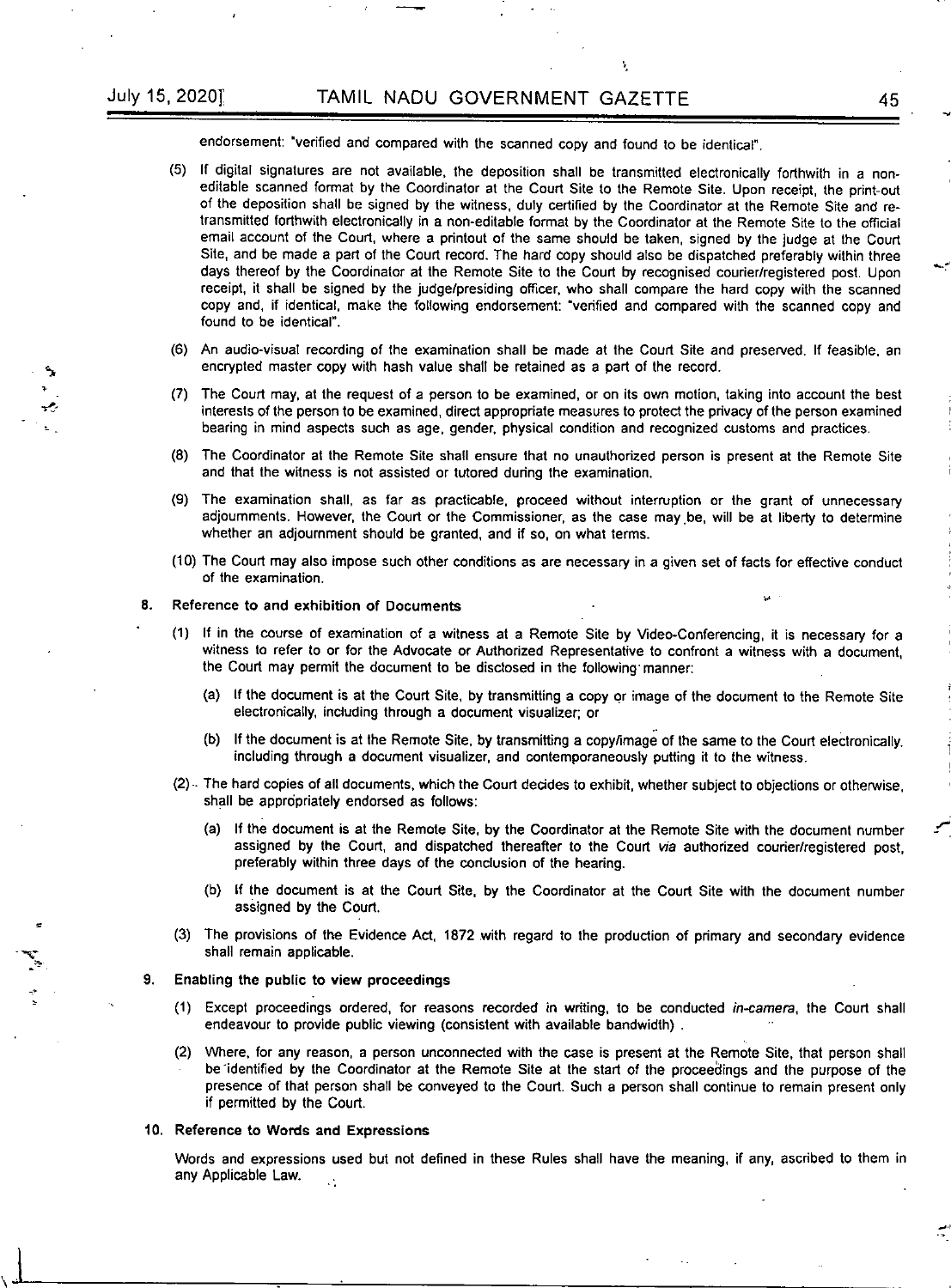#### **11. Practico Directions**

The Chief Justice may from time to time issue, amend and withdraw Practice Directions-VC for the effective and efficient conduct of Judicial Proceedings through Video-Conferencing and for the regulation thereof .

IPart III-Sec. 2

" .<br>-

~

*.I':*

#### 12. Power to Remove Difficulties

The High Court may, if satisfied that the operation of any Rule is causing undue hardship, by an order dispense with or relax the requirements of that Rule to such extent and subject to such conditions, as may be stipulated, to deal with the case in a just and equitable manner.

#### **13. Residual Provisions**

Matters with respect to which no express provision has been made in these Rules, shall be decided by the Court consistent with the principle of furthering the interests of justice.

#### 14. Repeal and Savings

- (1) The Madras High Court Video Conferencing Rules 2018 shall stand repealed with effect from the date of coming into force of these Rules in Tamil Nadu and the Union Territory of Puducherry. respectively.
- (2) Such repeal shall not affect the validity of proceedings commenced and completed under the repealed rules or pending as of the date of entry into force of these Rules. Such pending proceedings shall be deemed to have been undertaken under these Rules and may be proceeded with on that basis.

#### PRACTICE DIRECTIONS- VC NO.1

#### **1. Preliminary**

- 1.1. Advocates shall be appropriately dressed in professional attire prescribed under the Advocates Act, 1961 subject to any dispensation in that regard. Police officials shall appear in the uniform prescribed for police officials under the relevant statute or orders. The attire for Judicial Officers and Court Staff will be as specified in the relevant Rules prescribed in that behalf by the High Court. All Participants shall wear formal attire. The decision of the Judge or Presiding Officer as to the dress code will be final.
- 1.2. Judicial Proceedings shall be conducted at the specified date and time. Punctuality shall be scrupulously observed.
- 1.3. The case will be called out and appearances shall be recorded on the direction of the Court.
- 1.4. Every Participant shall adhere to the courtesies and protocol that is applicable to a physical Court.
- 1.5. Advocates, parties in person and other Participants shall keep their microphones muted till such time as they are called upon to make submissions.
- 1.6. Remote Users shall ensure that their devices are free from malware.
- 1.7. Remote Users and the Coordinator at the Remote Site shall ensure that the Remote Site is situated in a quiet location, properly secured and has sufficient internet coverage. Any unwarranted disturbance caused during video conferencing may. if the Presiding Judge so directs, render the proceedings non-est.
- 1.8. All Participants' cell phones shall remain switched off or in air plane mode during the proceedings.
- 1.9. All Participants shall remain attentive to the court proceedings and not engage in any other activity during the course of the proceedings.

#### 2. Facilities recommended for Video-Conferencing

The following facilities are recommended for conducting Judicial Proceedings by Video-Conferencing at the Court and Remote Site :

- (i) Desktop, laptop, mobile devices with necessary software and internet connectivity;
- (ii) Printer;
- **(iii) Scanners, including colour scanner;**
- (iv) Device ensuring uninterrupted power supply;
- (v) Camera;
- (vi) Microphones and speakers ;
- (vii) Display unit;
- (viii) Document visualizer;

,.

-~

"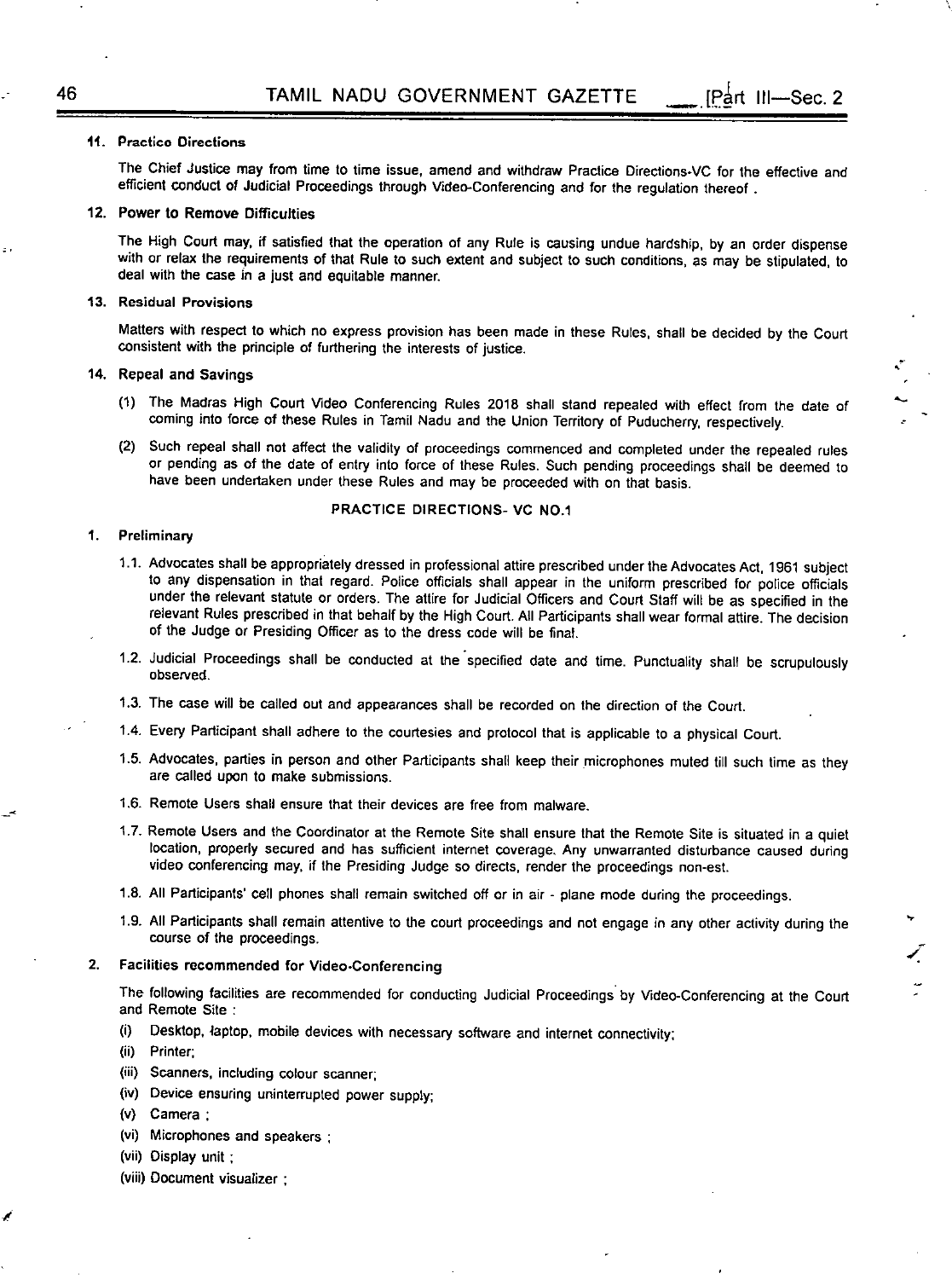~..

•

.~.::

 $\frac{1}{2}$ 

"'-'-

- (ix) Provision of a firewall;
- (x) Adequate seating arrangements ensuring privacy;
- (xi) Adequate lighting; and
- (xii) Availability of a quiet and secure space

#### 3. Preparatory Arrangements

- 3.1. There shall be a Coordinator at the Court Site for all hearings by Video-conference. At the Remote Site, a Coordinator is mandatory only when a witness or a person accused of an offence is to be examined.
- 3.2 In the civil and criminal courts falling within the purview of the district judiciary, persons nominated by the High Court or the District Judge concerned shall perform the functions of Coordinators at the Court as well as the Remote Site.
- 3.3 The Coordinator at the respective Remote Site shall preferably be:

| Sub Rule | Where the Advocate or Participant is at the<br>following Remote Site:-                                                                                                                                                                                                                      | The Remote Site Coordinator shall be:-                                                                                                                                                                                                                                                                            |  |  |
|----------|---------------------------------------------------------------------------------------------------------------------------------------------------------------------------------------------------------------------------------------------------------------------------------------------|-------------------------------------------------------------------------------------------------------------------------------------------------------------------------------------------------------------------------------------------------------------------------------------------------------------------|--|--|
| 3.3.1    | Overseas                                                                                                                                                                                                                                                                                    | An official of an Indian Consulate /the relevant<br>Indian Embassy/the relevant High Commission<br>of India                                                                                                                                                                                                       |  |  |
| 3.3.2    | Court of another state or union territory within<br>the territory of India                                                                                                                                                                                                                  | Any authorized official nominated by the<br>concerned District Judge.                                                                                                                                                                                                                                             |  |  |
| 3.3.3    | Mediation Centre or office of District Legal<br>Services Authority                                                                                                                                                                                                                          | Any authorized official nominated by the<br>Chairperson Or Secretary of the concerned<br>District Legal Services Authority.                                                                                                                                                                                       |  |  |
|          | (including Taluka Legal Services Committee)                                                                                                                                                                                                                                                 |                                                                                                                                                                                                                                                                                                                   |  |  |
| 3.3.4    | Jail or prison                                                                                                                                                                                                                                                                              | The concerned Jail Superintendent or Officer<br>in-charge of the prison.                                                                                                                                                                                                                                          |  |  |
| 3.3.5    | Hospitals administered by the Central<br>Government, the State Government,<br>local<br>bodies                                                                                                                                                                                               | Medical Superintendent or an official authorized<br>by them or the person in Charge of the said<br>hospital                                                                                                                                                                                                       |  |  |
| 3.3.6    | Observation Home, Special Home, Children's<br>Home, Shelter Home, or any institution referred<br>to as a child facility (collectively referred to as<br>child facilities) and where the Required Person<br>is a juvenile or a child or a person who is an<br>inmate of such child facility. | The Superintendent or Officer in charge of that<br>child facility or an official authorized by them.                                                                                                                                                                                                              |  |  |
| 3.3.7    | Women's Rescue Homes, Protection Homes,<br>Shelter Homes, Nari Niketans or any institution<br>referred to as a women's facility (collectively<br>referred to as women's facilities).                                                                                                        | The Superintendent or Officers In- charge of<br>the women's facility or an official authorized<br>by them.                                                                                                                                                                                                        |  |  |
| 3.3.8    | In custody, care or employment of any other<br>government office, organization or institution<br>(collectively referred to as institutional facilities).                                                                                                                                    | The Superintendent or Officers in-charge of<br>the institutional facility or an official authorized<br>by them.                                                                                                                                                                                                   |  |  |
| 3.3.9    | Forensic Science Lab                                                                                                                                                                                                                                                                        | The Administrative Officer In-charge or their<br>nominee.                                                                                                                                                                                                                                                         |  |  |
| 3.3.10   | In case of any other location                                                                                                                                                                                                                                                               | The relevant Court may appoint any person<br>deemed fit and proper who is ready and willing<br>to render their services as a Coordinator to<br>ensure that the proceedings are conducted<br>in a fair, impartial and independent manner<br>and according to the directions issued by the<br>Court in that behalf. |  |  |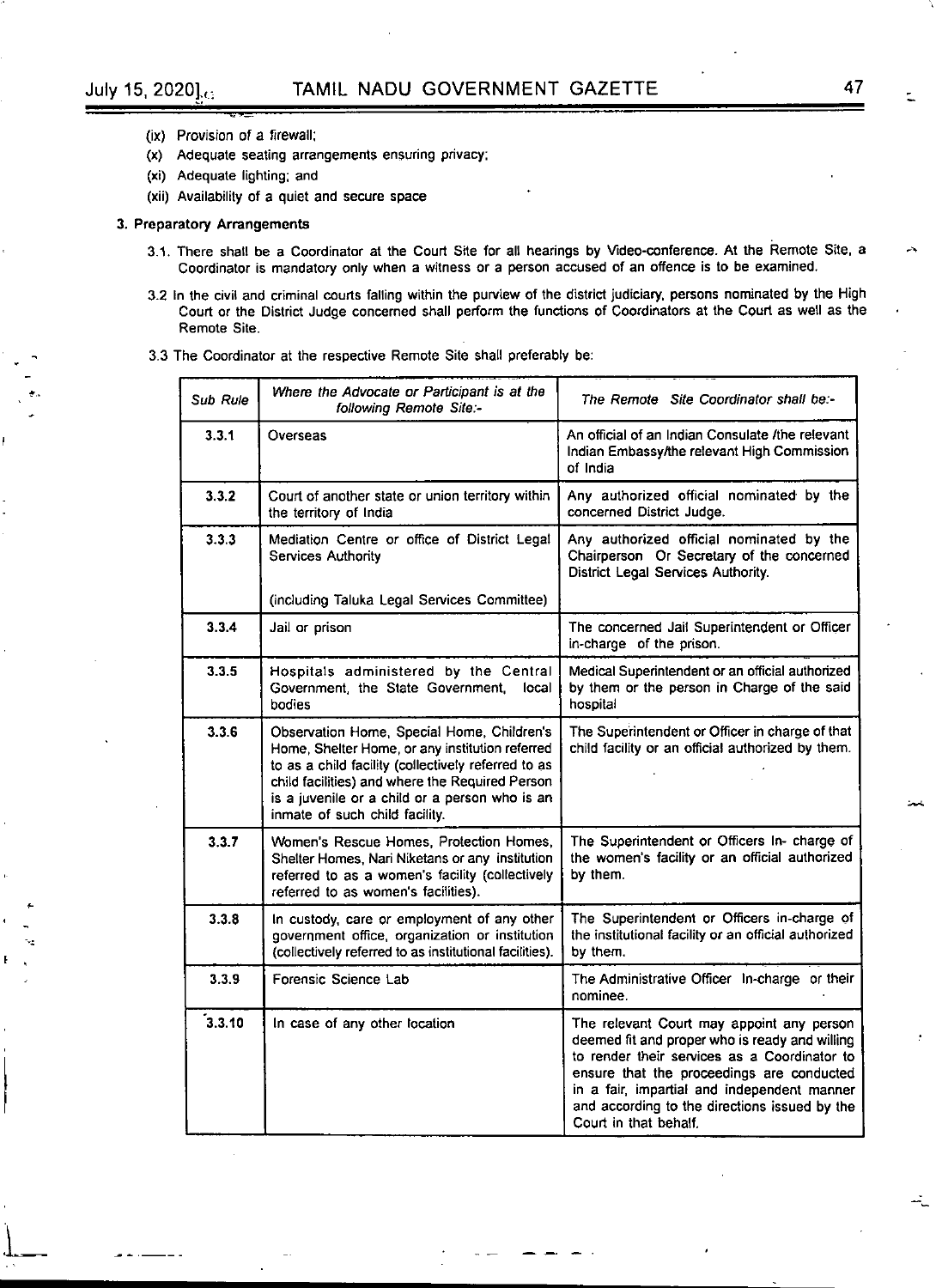- 3.4 Notwithstanding anything contained in sub-clauses 3.3.1 to 3.3.9 above, in appropriate cases, for reasons to be recorded in writing, the Court may appoint a person, other than those specified in Column 2 of the above table, who is fit and proper to serve as a Coordinator.
- 3.5 When a Participant is at any of the Remote Sites mentioned above in sub-clauses 3.3.1 to 3.3.10 and Videoconferencing facilities are not available at any of these places, the Court concerned will formally request the District Judge, in whose jurisdiction the Remote Site is situated, to appoint a Coordinator for and to provide a Video-Conferencing facility from proximate and suitable Court premises.
- 3.6 Coordinators at both the Court and Remote Site shall ensure that the recommended facilities set out in .Clause 2 above are available so as to ensure that Judicial Proceedings are conducted seamlessly. Where there is no Coordinator at the Remote Site, the respective Participant shall coordinate with the Coordinator at the Court Site so as to ensure seamless Video-Conferencing at the respective Remote Site.
- 3.7 The Coordinator at the Remote Site shall ensure that:
	- 3.7.1 All Advocates and/or Participants scheduled to appear in a particular Judicial Proceeding are ready at the Remote Site designated for video conferencing at least 30 minutes before the scheduled time.
	- 3.7.2 The Judicial Proceeding is not recorded at the Remote Site.
	- **3.7.3 No unauthorised person enters the video conference room while the video conference is in progress.**
	- 3.7.4 The person being examined is not prompted, tutored, coaxed, induced or coerced in any manner by any person and that the person being examined does not refer to any document, script or device without the permission of the Court concemed during the course of examination.
- *3.B* Where the witness to be examined through video conferencing so requires or, if it is otherwise expedient to do so, the Court shall give sufficient notice in advance, setting out the schedule of video conferencing and, in appropriate cases, may transmit non-editable digital scanned copies of all or any part of the record of the proceedings to the official email account of the Coordinator of the Remote Site designated in accordance with this Practice Direction.
- 3.9 On or before the scheduled video conferencing date, as appropriate, the Coordinator at the Court Site shall ensure the following:
	- 3.9.1 That Live Links are provided to each of the Participants. Ordinarily, not more than three Live Links shall be provided to each party, including for the Advocates or Authorized Representatives engaged by such party.
	- 3.9.2 That access to the Live Link is provided to the Participants before the scheduled hearing..
	- 3.9.3 That all Participants register their name prior to the hearing and, where appropriate, provide identity documents.
	- 3.9.4 That no person shall record the Judicial Proceedings at the Court Site save and except an officer of Court duly authorized in that regard.
	- 3.9.5 That the Coordinator at the Remote Site, where appropriate, receives certified copies, print-outs or a soft copy in non-editable scanned format of all or any part of the record of proceedings, which may be required for the hearing in the opinion of the Court. However, these shall be permitted to be used by the Participant only with the permission of the Court.
	- 3.9.6 That access of the Participant to the Live Link is withdrawn immediately after the conclusion of the hearing.

3.10 Whenever required, the Court shall order the Coordinator at the Remote Site or the Court Site to provide : ~

- 3.10.1 A translator in case the person to be examined is not conversant with the official language of the Court.
- 3.10.2 An expert in sign languages in case the person to be examined is impaired in speech and/or hearing.
- 3.10.3 An "interpreter or a special educator, as the case may be, in case a person to be examined is differently-abled, either temporarily or permanently. This requirement shall not apply to a mentally disabled person and the procedure prescribed by Applicable law shall apply in that regard.

#### **4. Ensuring seamless video conferencing**

\

4.1. The Advocate or Authorized Representative or Participant, as the case may be, shall address the Court by video conferencing from a specified Remote Site on the date and time specified in the order issued by the Court. The nomination of and presence of the coordinator at the Remote Site is mandatory if Video-Conferencing is for the examination of a witness but for other purposes, it shall be at the discretion of the Court.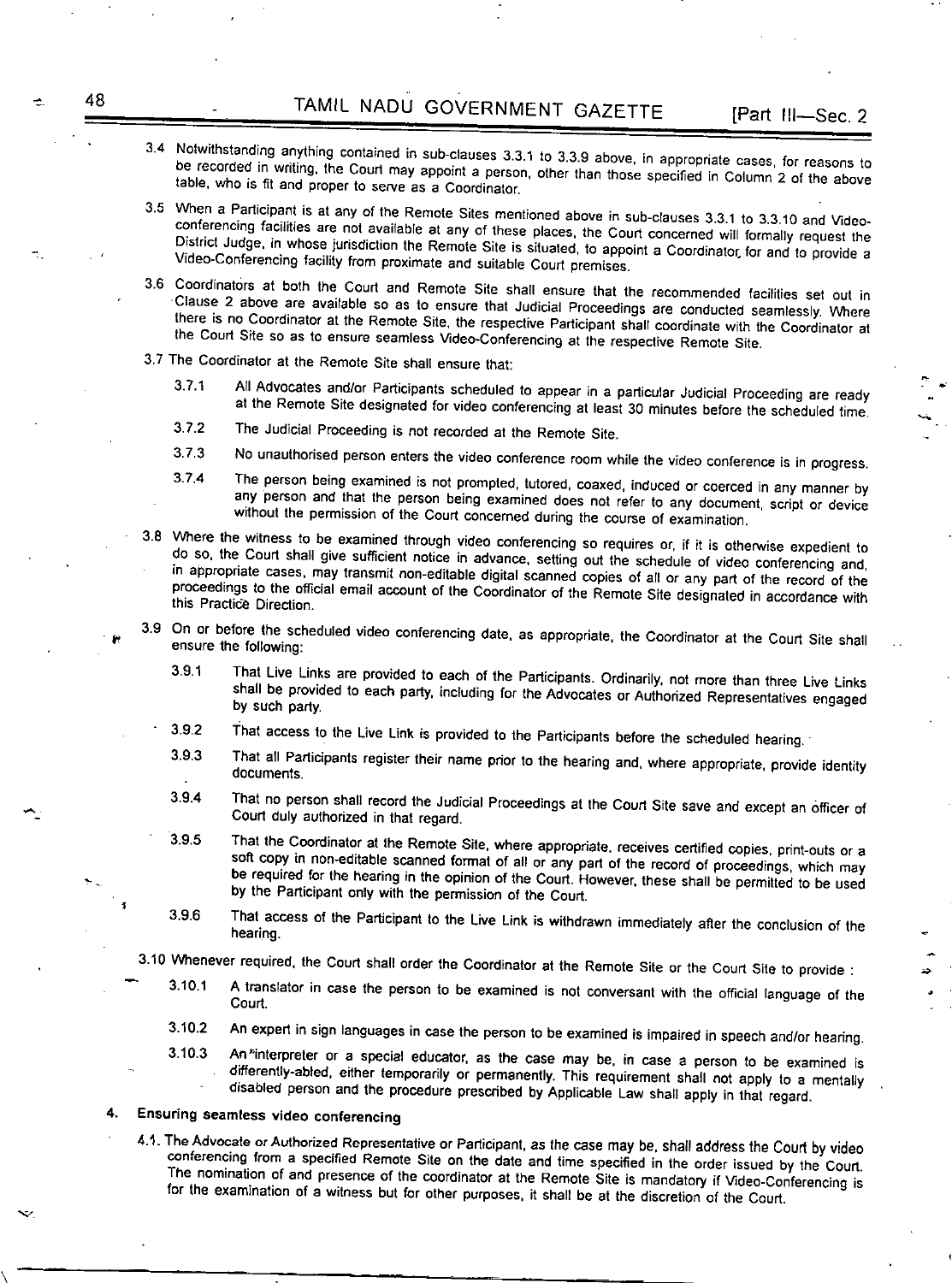- 4.2. If Judicial Proceedings are conducted from any Remote Site (in situations described in PD-VC 3.3.1 to 3.3.9), the Coordinator at such Remote Site shall ensure compliance with all technical requirements. However, if Judicial Proceedings are conducted from a Remote Site in the situation contemplated under PD-VC 3.3.10, such as an Advocate's office, the Coordinator at the Court Site shall ensure compliance with all technical requirements for conducting video conferencing at both the Court Site and Remote Site.
- 4.3. The Coordinator at the Court Site shall be in contact with the Advocates, Authorized Representatives or Participants and guide them in regard to the fulfilment of technical and other requirements for executing a successful hearing through video conferencing. Any problems faced by such Remote Users shall be resolved by the Court Site Coordinator. The Court Site Coordinator shall *Inter* Alia share the Live Link with such Remote Users.
- 4.4 The Coordinator at the Court Site shall ensure that any document or audio-visual files, emailed by the Remote User, are duly received at the Court Site.
- 4.5 The Coordinator at the Court Site shall also conduct a trial Video-Conferencing, preferably 30 minutes prior to the scheduled Video-Conferencing, in order to ensure that all the technical systems are in working condition at both the Court Site and Remote Site.
- 4.6. At the scheduled time, the Coordinator at the Court Site shall connect the Remote User to the Court Site by
- 4.7 On completion of the Video Conferencing proceeding, the Court shall mention in the order sheet the time and duration of the proceeding, the technology used (in case the software used is not the Designated Video Conferencing Technology), the issue(s) on which the Court was addressed and the documents if any that were produced and transmitted online. In case a digital recording is tendered, the Court shall record its duration in the order sheet along with all other requisite details.
- 4.8 The Court shall also record its satisfaction as to audio and video clarity, and connectivity for both Court Users.
- 4.9 On the completion of Video-Conferencing, if a Remote User is of the opinion that they were prejudiced due to poor video and/or audio quality, the Remote User shall immediately inform the Coordinator at the Court Site, who shall, in turn, communicate this information to the Court without any delay. The Court shall consider the grievance and, if it finds substance in the grievance, may declare the hearing to be incomplete and the parties may be asked to re-connect or make a physical appearance in Court.

#### 5. Conduct of Proceedings

~ ...,

III-2 (29)

*r*

I

**"""--- -------**

,

- 5.1 All Advocates, Authorized Representatives and Participants shall substantially abide by the requirements set out in these Practice Directions.
- 5.2 Before the commencement of Video Conferencing, all Participants shall have their presence recorded. However, in case a Participant is desirous that his/her face or name be masked, information to that effect should be furnished to the Court Coordinator prior to the commencement of the proceeding and the Court Coordinator shall obtain appropriate orders from the Court in this regard.
- 5.3 The Court Coordinator shall send the Live Link / Meeting 10 / Room Details *via* the email Id / mobile number furnished by the Advocate or Participant. Once the proceedings have commenced, no other persons will be permitted to participate in the hearing, save and except with the permission of the Court.
- 5.4 The Participants, after joining the hearing, shall remain in the virtual lobby, if available, until they are admitted to virtual hearing by the Coordinator at the Court Site.
- 5.5 Participation in the Judicial Proceedings shall constitute consent by the Participants to such proceedings being recorded at the Court Site.
- 5.6 Establishment and disconnection of links between the Court Site and the Remote Site would be regulated by orders of the Court.
- 5.7 The Court shall satisfy itself that the Advocate, or any other Participant that the Court deems necessary at the Remote or the Court Site can be seen and heard clearly and can clearly see and hear the Court.
- 5.8 To ensure that Video Conferencing is conducted seamlessly. the difficulties, if any, experienced in connectivity must be brought to the notice of the Court at the earliest on the official email address and mobile number of the Court Site Coordinator, which has been furnished to the Participant before the commencement of the
- S.g Whenever any Judicial Proceeding is conducted by the Court under these Rules by taking recourse to Video Conferencing, this shall specifically be mentioned in the order sheet.